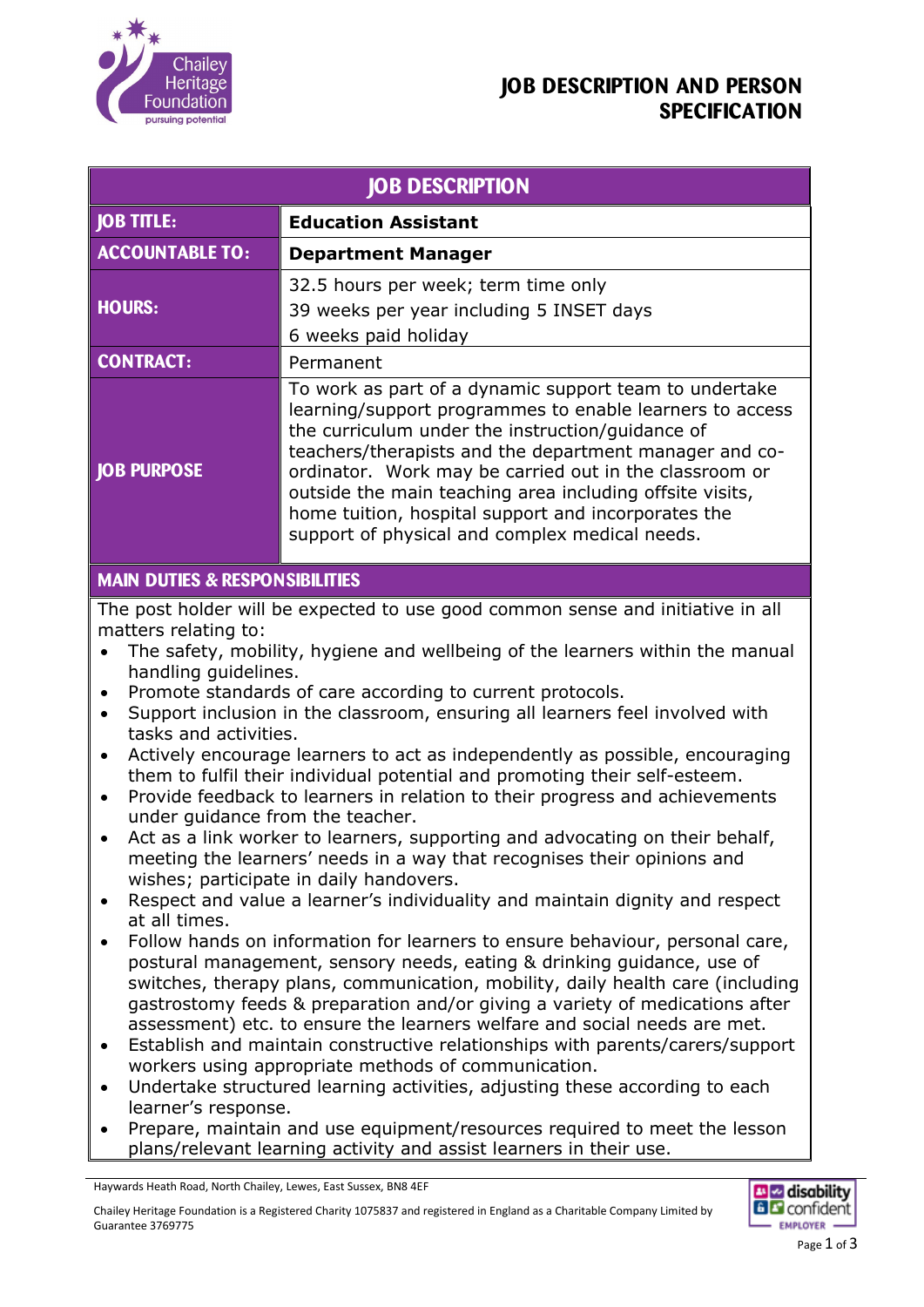

## **JOB DESCRIPTION AND PERSON SPECIFICATION**

- Support the use of ICT in the curriculum.
- To assist with the development, planning and implementation of personal progress plans under the direction of the teacher; provide daily feedback
- To support and be aware of learners learning in the wider curriculum e.g. outings, swimming, riding etc. as directed by appropriate staff.
- By agreement, support home tuition as required.

#### **GENERAL**

- Contribute to and promote the overall ethos/work/aims of the school.
- Be aware of, and comply with, policies and procedures relating to child protection, safeguarding, health, safety and security, confidentiality and data protection, reporting all concerns to an appropriate person.
- Develop and maintain effective working relationships with other staff.
- Appreciate and support the role of other professionals.
- Provide clerical/admin support to teacher e.g. photocopying, typing, filing, collection of money.
- Contribute to the maintenance of a safe and healthy environment.
- Attend and actively participate in training and developmental activities as required.
- Provide support for school events e.g. school plays and events.
- Following successful probation, participate in the appraisal system.
- To conduct oneself in a professional manner at all times.
- To attend all relevant training. This may include medical interventions as required by individual learners.

#### **SALARY & INCREMENTS**

Your starting salary will be £15,356.25 (SCP 3). Following successful completion of your probation, your salary will increase to £15,736.50 (SCP 4). Once your probation is complete, you will receive a competency handbook to work through and have your initial appraisal meeting. On successful completion of the handbook and your first annual appraisal, you will be eligible to move to SCP 5 £16,029.00, at which point your job title will change to Specialist Education Assistant (SEA). After this, at each successful annual appraisal, you will move up one scale point until reaching the maximum, SCP 10, £17,710.88.

If you demonstrate sufficient skills at interview and have relevant prior experience, your starting salary will be £15,736.50 (SCP 4) and you will receive a competency handbook to work through. Following successful completion of your probation and the handbook, your job title will change to Specialist Education Assistant (SEA) and your salary will increase to £16,029.00 (SCP 5). After this, at each successful annual appraisal, you will move up one scale point until reaching the maximum, SCP 10, £17,710.88

*This job description is not exhaustive and is intended only to highlight the core duties and responsibilities.*

Chailey Heritage Foundation is a Registered Charity 1075837 and registered in England as a Charitable Company Limited by Guarantee 3769775



Haywards Heath Road, North Chailey, Lewes, East Sussex, BN8 4EF